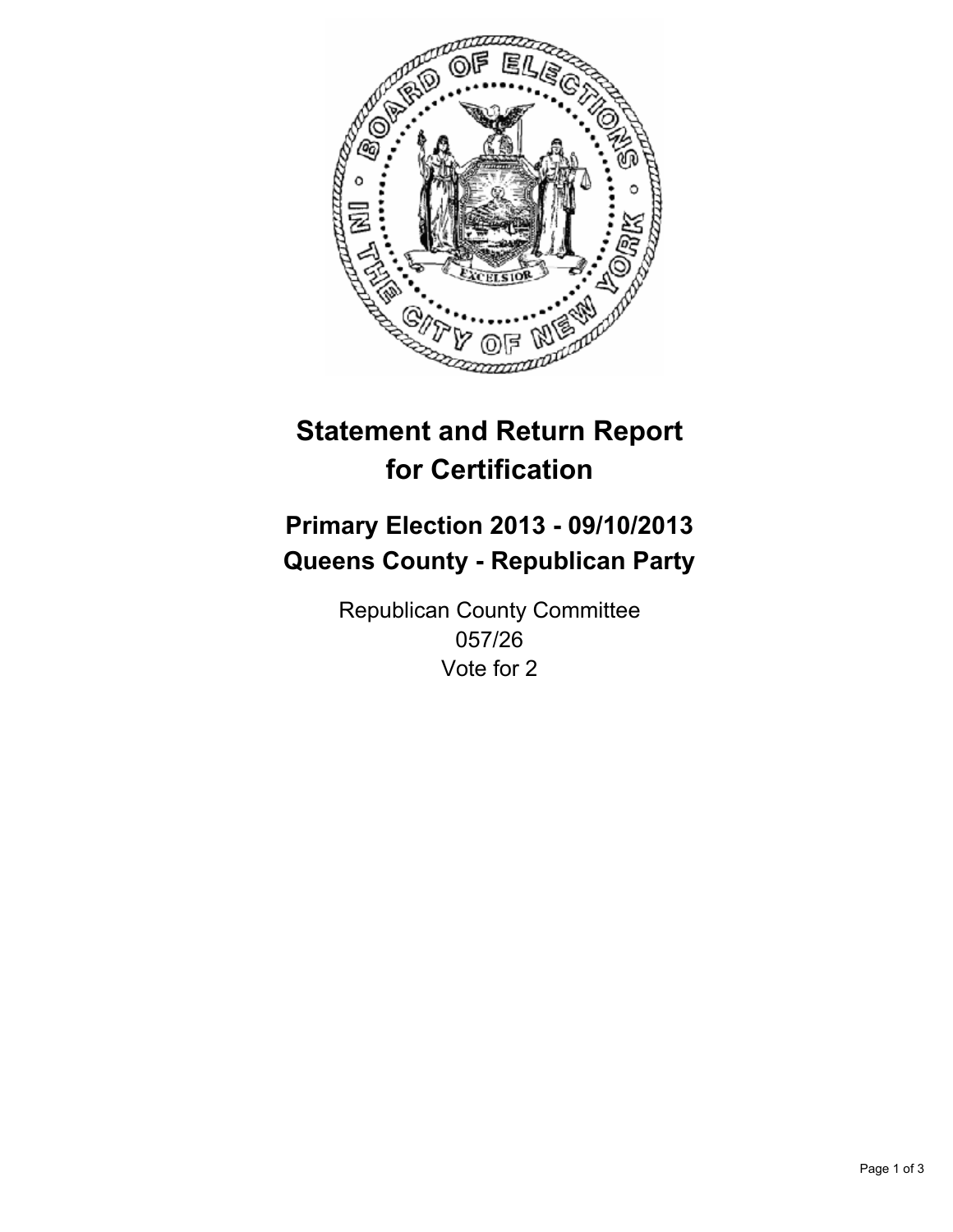

## **Assembly District 26**

| 0        |
|----------|
| 3        |
| $\Omega$ |
| $\Omega$ |
| $\Omega$ |
| 20       |
| 9        |
| 8        |
|          |
| 38       |
|          |